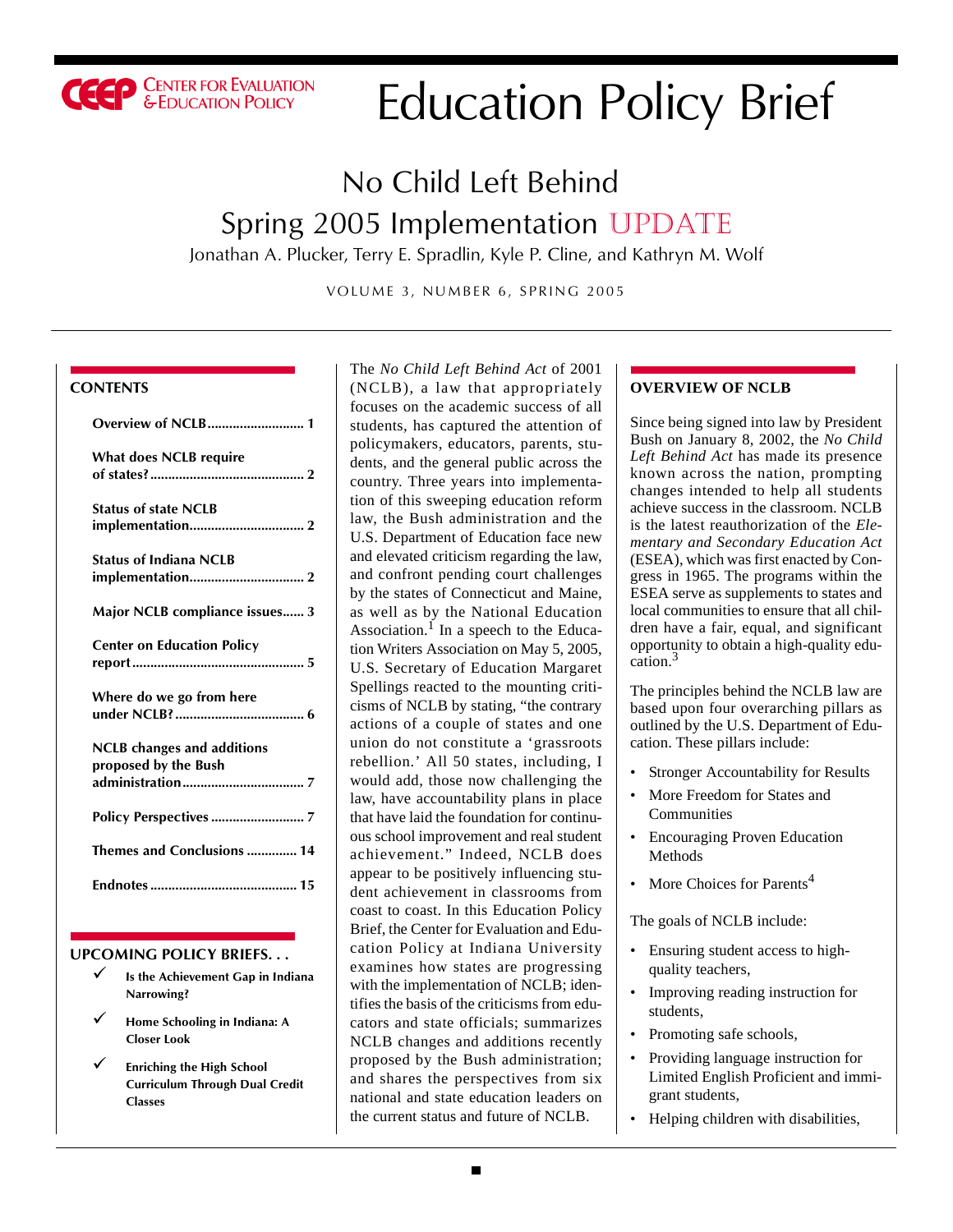- Setting high expectations for all students through rigorous state standards,
- Measuring performance accurately, consistently, and systemically via achievement tests,
- Implementing a school accountability system known as Adequate Yearly Progress (AYP), and
- Creating meaningful options for parents whose children attend a failing school.

Ultimately, the primary objective of NCLB is to close the achievement gaps between students by bringing all students, regardless of race, ethnicity, gender, or income, to the "proficient" level on state standardized tests by the 2013-14 school year.

### **WHAT DOES NCLB REQUIRE OF STATES?**

*No Child Left Behind* requires the fulfillment by states of 40 major legal provisions for successful implementation. These various criteria fall under seven broad program categories which include Standards and Assessment, Accountability (AYP), School Improvement, Safe Schools, Supplemental Services, Teacher Quality, and NCLB Report Cards. The Education Commission of the States (ECS) provides a comprehensive database regarding specific NCLB requirements as well as other important state implementation informa- $\frac{5}{2}$  ECS has also published a comprehensive report regarding the current implementation status of NCLB by the states titled, "The ECS Report to the Nation: State Implementation of the *No Child Left Behind Act*."<sup>6</sup>

Of the seven broad program categories, the accountability requirements have generated the greatest degree of national attention. Under the current NCLB accountability model, schools are required to meet certain performance targets on state standardized tests for each and every subgroup of students (including students of low-income or minority background, Limited English Proficiency, and those with special needs). States calculated starting points based on 2001-2002 school year test data. AYP targets will increase by rates established in each state's accountability plan until 2014, when 100 percent proficiency is required of all students. According to federal regulations, if a school or district participating in the Title I program, which provides additional funding to schools in high-poverty districts, does not make AYP for two consecutive years, the school/district is then moved into "Improvement Status" and subject to federal sanctions. Sanctions become increasingly severe for each consecutive year that the school does not make AYP. In the fourth consecutive year of school improvement, schools are required to draft a plan for reconstruction, which is then implemented in the fifth year of school improvement.7 An AYP designation is also assigned to school districts and states. Failure to implement or comply with the provisions of NCLB places states in jeopardy of losing federal K-12 education funds.

## **STATUS OF STATE NCLB IMPLEMENTATION: HOW ARE STATES DOING?**

As of March 15, 2004, all states had either met or were partially on track to meeting 50 percent of the 40 major legal provisions of NCLB. This was an 11 percent increase from 2003.8 Additionally, all but two states and the District of Columbia had met or were partially on track to meet 75 percent of the requirements, a 109 percent increase from March 2003. Still, some states had made greater progress than others in complying with these requirements. Connecticut, Kentucky, New York, Oklahoma, and Pennsylvania had met or were partially on track to meeting all 40 of the requirements in 2004. Nearly half the states were testing in reading and mathematics in Grades 3-8 and once in high school, which NCLB will require of all states as of the 2005-06 school year. This constituted a 20-state increase in testing from 2003. Regarding AYP, every state is now using standardized test results to help determine whether schools have made adequate yearly progress. As of November 2004, 46 states had released their latest AYP results. In 32 of those states, a higher proportion of schools met their annual achievement targets in 2004 than in 2003.9

## **STATUS OF INDIANA NCLB IMPLEMENTATION**

Although challenges exist for virtually all states in meeting the 40 major NCLB requirements, Indiana is doing well in comparison to many other states. Of the key NCLB requirements, ECS found that Indiana had met all but nine.10 The ECS report also found that Indiana, along with 32 other states, met the requirements in 2003 for reaching performance goals that would lead to all students passing state tests by 2014. Approximately 40 percent more Indiana public school systems achieved AYP in 2003 compared with 2002. With the addition of new statewide testing in Grades 4, 5, 7, and 9, 2004 marked the first time AYP results were calculated for all students in Grades 3-10. Sixty percent of Indiana schools met AYP in 2004 (1,112 out of 1,862). Of the 750 schools not making AYP, the most common achievement target missed was students in need of special education services in English and mathematics.<sup>11</sup>

Much of Indiana's initial success in implementing NCLB may be attributed to Public Law 221, the state's school improvement and accountability law that was established in 1999. Many aspects of P.L. 221 were largely put into place before NCLB was signed into law in 2002. The guiding principles for this law are standards, assessment, and accountability—some of the same guiding principles as NCLB.12 The key components of P.L. 221 include threeyear school improvement plans, professional development programs and grants, achievement grants for high-performing schools, and an accountability program that places all schools in performance categories with consequences for low-performing schools. However, the Indiana General Assembly has not yet funded the school achievement grants for high-performing schools or the technical assistance needed to assist low-performing schools.

## **Indiana P.L. 221 and NCLB Comparison**

Many similarities exist between NCLB and Indiana P.L. 221. For example, both laws have adopted many of the same goals, including: high academic standards, standardized assessment using tests aligned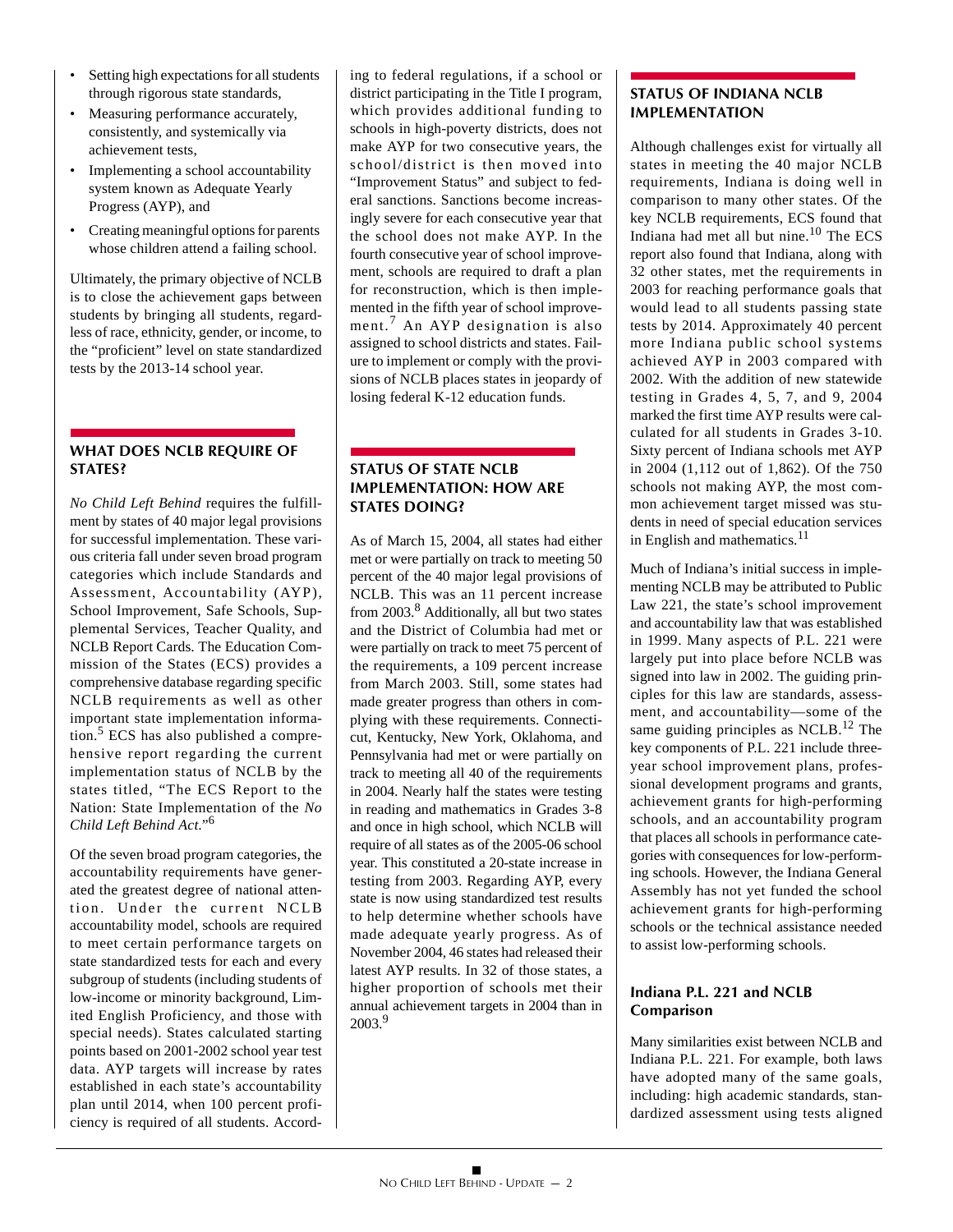with the standards, accountability for achievement, data-based decision making, and focusing on the needs of all children. Also, both laws set forth criteria for highly qualified teachers, school safety measures, school report cards, and a comprehensive data system.

However, significant differences exist between NCLB and P.L. 221. *No Child Left Behind* requires schools to address English proficiency while Indiana's accountability law is silent on this. *No Child Left Behind* requires students to be tested for academic standards in English and math in Grades 3- 8 and once in high school, while Indiana tests Grades 3-10. Indiana requires that students be tested in social studies while NCLB does not, though this subject is not yet a component of Indiana's assessment program because of funding shortfalls. P.L. 221 encourages schools to use end-ofcourse testing at the high school level, while NCLB does not. Another difference includes the assessment of students in early grades through diagnostic reading tests, which is encouraged by P.L. 221 but not by NCLB. Finally, the accountability system in Indiana factors in growth or improvements in assessment scores, and not just overall performance measured against a standard, which is the central focus of the federal accountability system.

## **MAJOR NCLB COMPLIANCE ISSUES**

Although all states appear to be moving in the right direction to implement the NCLB objectives, many have encountered difficulties or challenges in fulfilling specific NCLB requirements. Some of the most common problems include providing highquality professional development for teachers, ensuring that both new and veteran teachers are qualified to teach their subject areas, making sure that scientifically based technical assistance is provided to low-performing schools, and developing the technical infrastructure to collect and report disaggregated achievement data.<sup>13</sup> ECS found that only 10 states were on target in ensuring that both new and veteran teachers are qualified to teach in their subject areas. Few states are on track to implementing high-quality professional development for all teachers. Fewer than half the states were on track to ensure lowperforming schools have scientifically based technical assistance.<sup>14</sup>

Another emerging compliance issue concerns school districts that have not been fully observant of the provision that allows students from a low-performing school to transfer to a higher performing school. Alabama, Kansas, New York, Oklahoma, and Oregon were the only states to report that more than 10 percent of eligible students took advantage of the school choice option in the 2003-04 school year. In 21 other states, that figure was one percent, the national average, or less.<sup>15</sup> The Title I Division of the Indiana Department of Education was recently cited for its insufficient efforts to ensure that parents were aware of these transfer options. According to an audit conducted by the Chicago office of the U.S. DOE Inspector General, Indiana has not adequately reviewed how schools are complying with provisions of NCLB that require districts to provide tutoring services and transfer options for students at schools not meeting benchmarks for AYP.<sup>16</sup>

*. . . the accountability system in Indiana factors in growth or improvements in assessment scores, and not just overall performance measured against a standard, which is the central focus of the federal accountability system.*

NCLB requirements addressing teacher quality, professional development, technical assistance, school choice, and supplemental services have posed challenges to states. However, a handful of other implementation or compliance issues have become prominent nationally and appear to be generating the greatest concern to states. These issues include difficulties in fairly assessing students with disabilities and limited English skills, computing AYP, and sufficiently funding the annual assessment requirements. As a result, states' requests for various changes to the federal law or waivers from its requirements are becoming more frequent.

For example, in Utah, the legislature passed a bill that orders state officials to ignore the provisions of NCLB that conflict with Utah's education goals or that require state financing. This bill, which places the state of Utah in jeopardy of losing its \$76 million in federal funds, is the most explicit legislative challenge to the federal law by a state. Its passage marked the collapse of a 15-month lobbying effort against it by the Bush administration. The law orders Utah educators to "provide first priority to meeting state goals" when those goals conflict with the federal law and to spend as little state money as possible to comply with the federal law's testing and other programs. The Utah law also requires the state superintendent of public instruction to "lobby federal education officials for relief from the provisions" of the law. Utah officials have felt that their own accountability system should be utilized instead of the system outlined in NCLB.<sup>17</sup>

### **Special Education Student Testing Issues**

Under the NCLB provisions established in 2001, no more than one percent of students with severe cognitive disabilities can be tested using alternate or modified assessments and still be considered proficient for accountability purposes. Until recent flexibility announcements declared by U.S. Secretary of Education Spellings, states that allowed the number of students to be tested through an alternate or modified assessment (at a grade level lower than they are enrolled) to exceed the one percent cap were not permitted to have the assessment results be considered proficient for AYP computation purposes.<sup>18</sup> According to the ECS report, all states appeared to be on track to meet the Inclusion of Students with Disabilities provision regarding standards and assessments in 2004. Nevertheless, numerous states have submitted requests that the federal government take their challenges with the NCLB testing and accountability provisions into consideration.

One such request came from Texas, a state which has been reluctant to limit the inclusion of the scores of only one percent of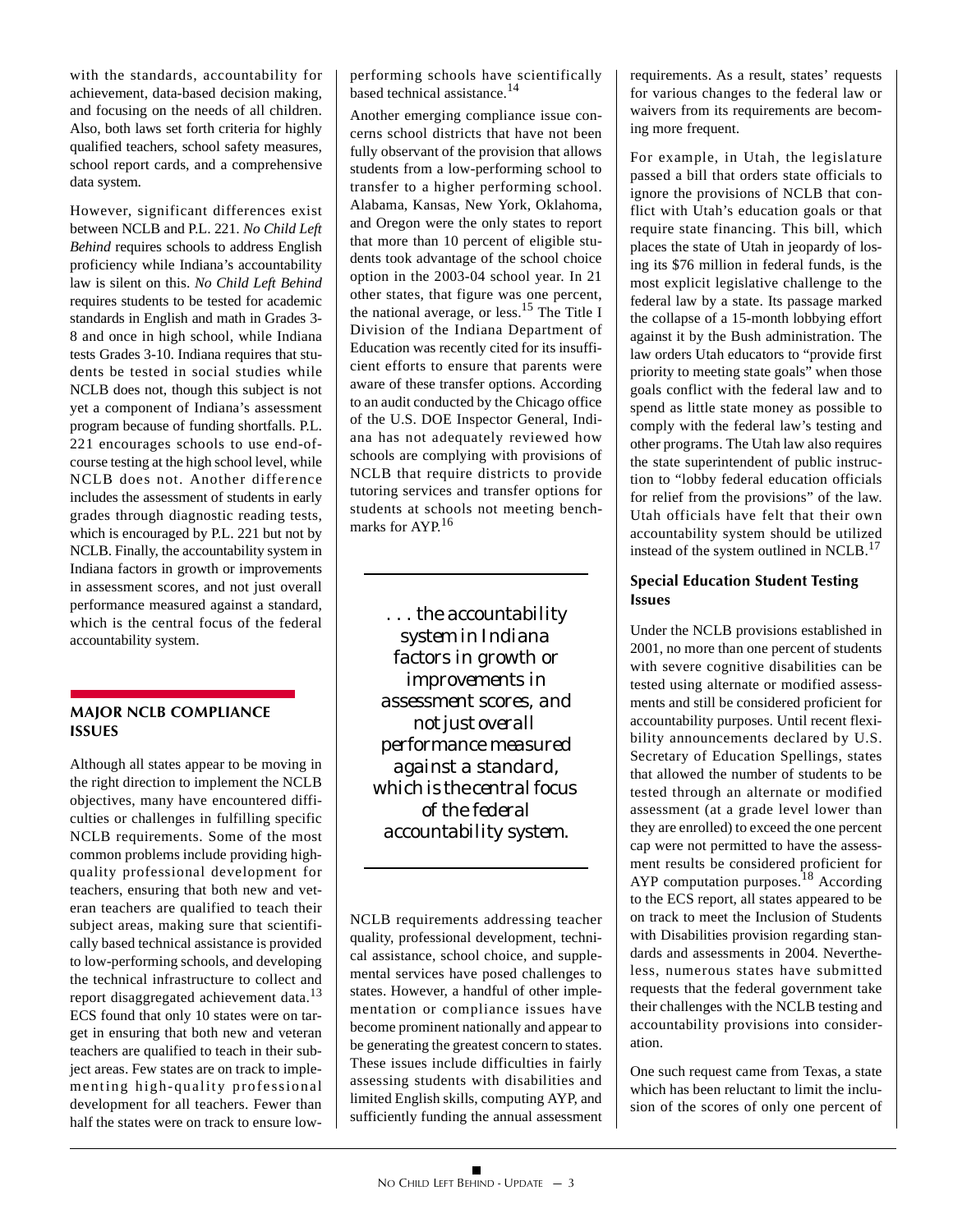special needs students on alternate assessment in determining AYP. Shirley Neeley, the Texas State Education Commissioner, recently challenged the U.S. Department of Education's standardized testing rules, despite the potential for jeopardizing federal funding.<sup>19</sup> Neeley cited the interest of the children as more important than the funding. Texas allowed nine percent of its students to take alternative tests and applied their scores in calculating AYP last year as opposed to the one percent cap put on special education tests by NCLB. As a direct result, Texas was cited by the U.S. Department of Education as inflating their standardized test results by excusing too many students from more rigorous examinations.

A second instance of states' difficulty in meeting NCLB requirements involved the state of Connecticut, which recently asked the federal government for additional flexibility in interpreting the NCLB law concerning the assessment requirements. According to Betty J. Sternberg, the State Education Commissioner for Connecticut, educators who teach special education students in her state believe the tests that are currently required under NCLB are "inappropriate, ineffective, and unfair to the students."<sup>20</sup> Sternberg requested that Connecticut be allowed to test some special education students below their grade level.

### **Limited English Proficiency Student NCLB Provisions**

NCLB provisions involving Limited English Proficient (LEP) students, who are also often referred to as English Language Learners (ELL), are included under Title I and Title III of the law. Title I outlines the state standards, assessments, adequate yearly progress, and other accountability requirements for ELL students. Title III provides funding for state and local education agencies who are obligated by NCLB to increase English proficiency. Under this title, state education agencies, school districts, and schools must:

Ensure that ELL students, including immigrant children and youth, develop English proficiency based on state expectations, and meet the same academic content and achievement standards that all children are expected to meet.

- Districts must annually assess ELL students on their English language proficiency to determine how proficient they are in listening, speaking, reading and writing, and this proficiency data must be sent to the state for compilation. Each state is required to set annual measurable objectives for school districts in moving ELL students toward English proficiency.
- Administer reading/language arts assessments written in English to any student after they have attended school in the United States for three or more consecutive years, unless it is determined by the school district that native-language tests will yield more accurate results.
- Administer assessments for ELL students in their native language or using an alternate assessment for the first three years of attendance in a school in the U.S. The assessment must be aligned with the state content and achievement standards.
- Test at least 95 percent of those students identified as ELL in reading/language arts and math, and, by 2006, in science.
- Report the test scores of ELL students as one of the subgroups to be disaggregated, and as part of the state, district, and school test scores for all of the students.21

*"I do not see people getting growth models approved under NCLB language that are not what I call proficiencyrooted or proficiencybased."*

> *Sandy Kress Former Advisor to President G. W. Bush*

Some states have expressed considerable concern regarding the testing of ELL students for NCLB accountability purposes. For example, Connecticut Education Commissioner Sternberg requested permission to exempt ELL students from all state testing requirements, including the alternative tests administered in the native language of students, for up to three years. Connecticut cited the cost of developing alternative tests as the reason for this request. According to Sternberg, the cost of developing alternative tests would be in the "tens of millions of dollars" and that such tests would miss the point of developing English skills.<sup>22</sup> Texas has also has been cited as being concerned about the NCLB requirement of testing ELL students using the same grade-level standards that are applied to others. State officials indicate the reason for this concern is that test results are "unfairly skewed" by the inclusion of this subgroup of students, which is particularly prominent in Texas.<sup>23</sup>

### **Adequate Yearly Progress**

In addition to the special education and ELL testing issues, the methodology used to determine the schools "in need of improvement" under the AYP accountability system has recently generated much federal-state dialogue. A criticism that states have of this system is that it gives little credit to schools that, despite not making AYP, have still made significant gains in student achievement. Similarly, states are seeking greater flexibility in the size of the student subgroups that apply when determining the AYP status of schools.

Currently, as many as three dozen states are requesting that the federal government alter guidelines on how schools in need of improvement are identified. Various "growth" models have been proposed to give recognition to schools that demonstrate meaningful improvement in student achievement, but fall short of making AYP. Two of the models being proposed to the U.S. Department of Education are the Massachusetts Model and the Value-Added Model (currently being proposed by the state of Tennessee). Under the Massachusetts Model, schools or subgroups that fall far below the annual target set by the state can still make AYP if their rate of improvement is steep enough to indicate that all students will be able to reach proficiency by 2014, if progress continues at the current rate. This is not unlike Tennessee's proposed Value-Added Model, which, although it does not ensure that all students will reach proficiency by 2014, does pro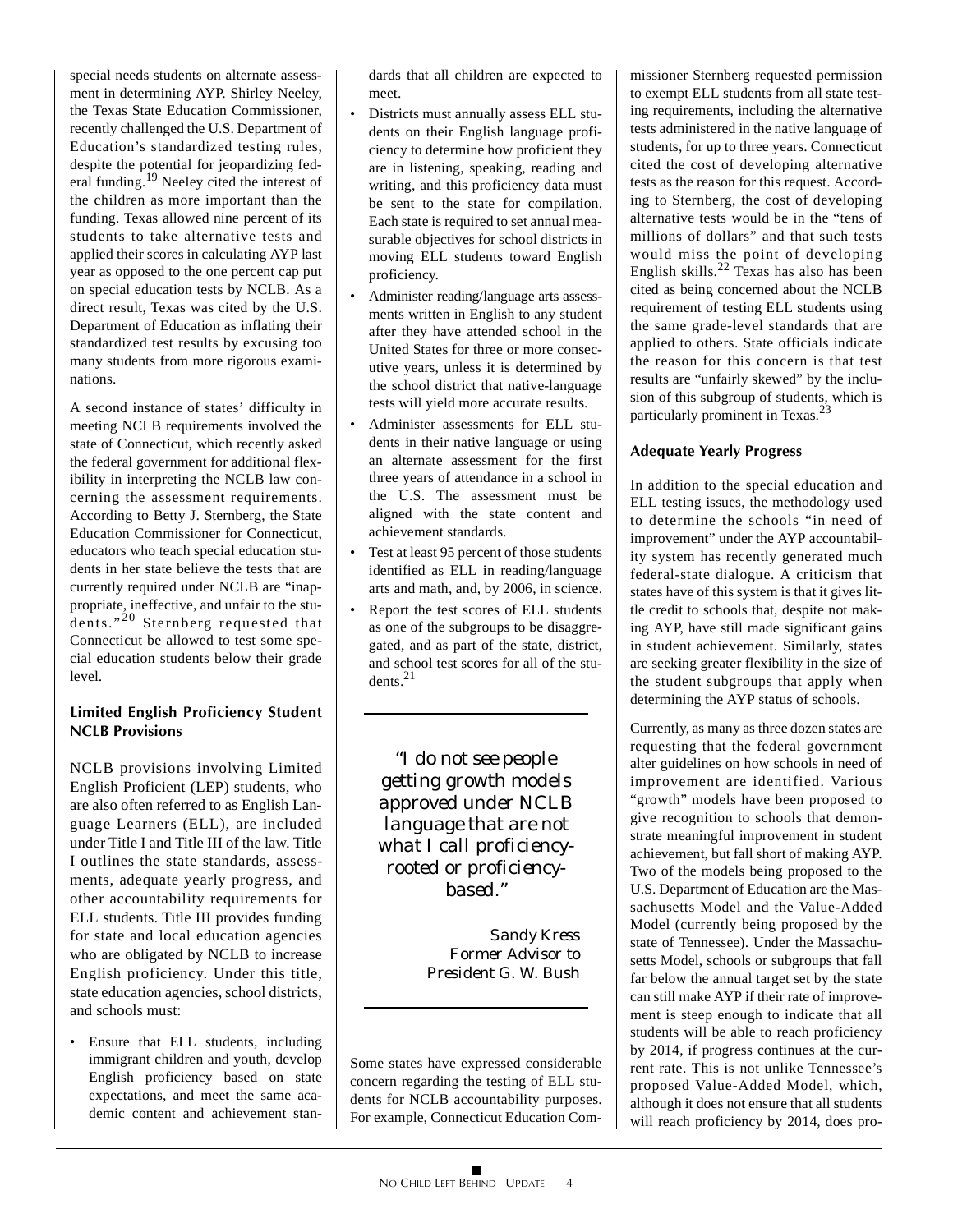pose that a school not meeting targets can still make AYP as long as the percent of students on track to pass the state's high school exit test have increased by 10 percent over the past year. Tennessee's model also tracks the performance of individual students over time and judges schools based on the level of academic growth students make from year to year. $^{24}$ 

When asked how likely it will be for states to gain federal approval for alternative accountability models, former advisor to President Bush, Sandy Kress, was quick to emphasize one thing: proficiency. "I do not see people getting growth models approved under NCLB language that are not what I call proficiency-rooted or proficiency-based." However, for alternative models that do hold proficiency as their primary foundation, there seems to be growing support from the federal government for exploring new measures and provisions.<sup>25</sup>

In addition to alternative accountability models, one of the most common AYP modifications being sought is consent to adjust subgroup sizes. If a school or district has enough students in one category (such as low-income, minority background, Limited English Proficiency, or special needs), these students then qualify as a subgroup and the district is responsible for making sure each subgroup meets AYP targets. However, if there are not enough students of a particular background to constitute a subgroup, the district does not have to meet the standard for this particular group. As recently as May 17, 2005, the state of Florida was granted authority from Secretary Spellings to redefine the size of particular subgroups. Florida began with a very low numeric threshold for their subgroups, which meant that a small number of struggling students within a subgroup could cause an entire school to not meet AYP.<sup>26</sup> The state of Illinois is also seeking permission to make similar adjustments to their subgroups, particularly that of special education. If the subgroup threshold were increased to the proposed rate, only one percent of schools in the state of Illinois would have enough special education students to qualify as a subgroup.27

#### **Annual Assessments**

Beginning with the 2005-06 school year, NCLB will require states to test annually in mathematics and reading/language arts in Grades 3-8. This particular provision has been criticized by some states. Recently, Connecticut has been the most vocal in discussions of annual assessments. In April, Connecticut Attorney General Richard Blumenthal announced that the state would sue the U.S. Department of Education, claiming that NCLB mandates changes without providing the necessary funding to carry them out, specifically the provision of annual assessments. This would mark the first time that a state has filed suit against the federal government based on the NCLB law. The state is arguing that because Congress is not providing enough money to implement its requirements. NCLB is essentially an unfunded mandate and this is in violation of provisions of the law. The state of Connecticut claims that complying with NCLB's testing requirements would cost taxpayers an additional \$8 million annually.<sup>28</sup> In February, the U.S. Department of Education denied a request by Connecticut officials for a waiver to allow the state to continue with its current testing regime (Grades 4, 6, 8, and 10). In a letter explaining her decision, Secretary Spellings said that testing in more grades is needed to better identify students' needs. It was when this request for a waiver was denied that the state decided to take action against the federal government.29

The National Education Association, 10 of its affiliates, and several school districts have issued legal challenges to the law based on the argument that it is underfunding mandated programs. Maine is reported to be considering a similar lawsuit. $30$ 

## **CENTER ON EDUCATION POLICY REPORT**

On March 23, 2005, the Washington- based Center on Education Policy released the results from their report, "From the Capital to the Classroom," the most comprehensive study on the impact of NCLB to date. This report included a survey of education officials in 49 states, a survey of 314 nationally representative school districts,

and in-depth case studies in 36 districts. According to the report, states and districts indicate they do not have the capacity or funds necessary to reach all schools in need of improvement, and although most officials generally agree with the law's emphasis on accountability for all student subgroups, a majority say they would like to see the accountability requirements for students with disabilities and ELL students changed or eliminated.

More specifically, the report indicates that school district officials cite a number of challenges in working with ELL students, a rapidly growing student subgroup often at risk of missing performance targets. Significant challenges include hiring and training qualified bilingual education teachers, testing ELLs in English/language arts and other areas, and addressing the impact of student mobility on the ELL population.

Another challenge addressed in the CEP report was ensuring equitable distribution of highly qualified teachers. Teachers in most states and districts surveyed are highly qualified as defined by NCLB, keeping those states and districts on track to comply with the law's requirement that all core academic classes be taught by highly qualified teachers by the end of 2005-06. However, compliance with this requirement has posed difficulties for school districts with high percentages of students living in poverty. Low-income districts and those with high percentages of minorities have the largest proportion of teachers who are not highly qualified as defined by NCLB. Furthermore, states and districts are experiencing difficulties in ensuring that students with disabilities and students in rural schools are taught by highly qualified teachers.

Finally, the CEP report stated that many school districts have been forced to narrow the curriculum in order to spend more time on core subjects, such as reading and math, in response to NCLB. Districts with greater proportions of low-income students were more likely to require greater amounts of time for reading and math. Some survey and case study districts report cutting back on time for social studies, science, and other subjects to make more time for tested subjects. $31$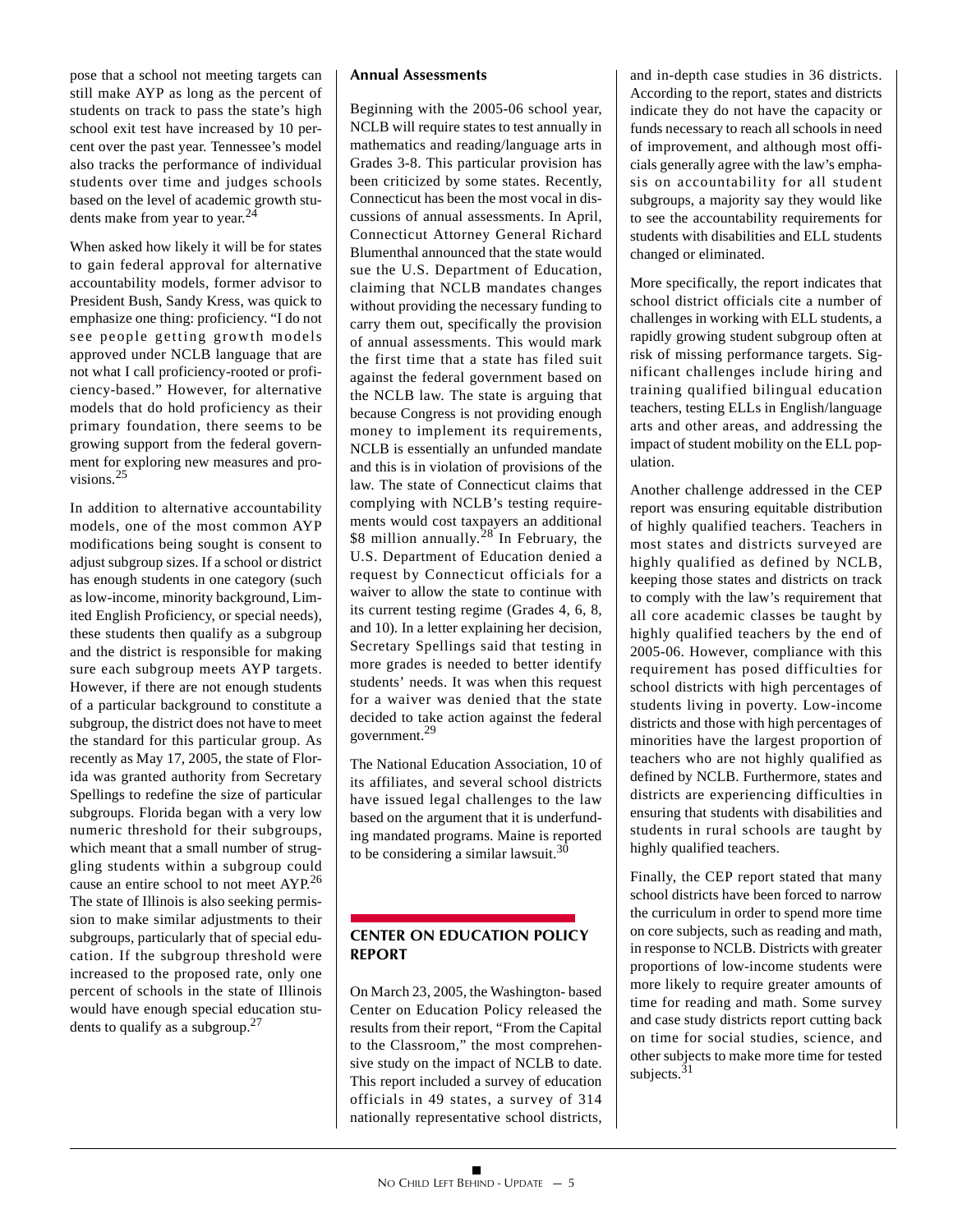## **WHERE DO WE GO FROM HERE UNDER NCLB?**

The *No Child Left Behind Act* has been praised for raising standards and expectations for all students and focusing the nation on the achievement gaps that exist between groups of students. However, criticisms of the law have overshadowed the progress students are demonstrating. Though states are headed in the right direction for implementation of the 40 NCLB requirements, recent national reports reflect the concerns and demands of educators and policymakers seeking changes and increased flexibility. These reports offer recommendations for modifications that are intended to enhance the effectiveness of NCLB and the role of schools.

### **2005 NCSL Report**

On February 23, 2005, the National Conference of State Legislatures' (NCSL) *No Child Left Behind* task force released a 10 month study on the federal law. The ultimate concern emerging from this report was that states need additional flexibility in meeting NCLB requirements and implementing necessary components that will benefit everyone in the long run.32 This report asked Congress and the administration to recognize special challenges that schools and students face. The NCSL report generated 43 specific recommendations on ways that NCLB can be revised to improve the quality of education for every student and close achievement gaps that are present in schools today.

Some of the specific recommendations included:

- Remove obstacles that stifle state innovations and undermine state programs that were proven to be working before the passage of NCLB.
- Grant and publicize federal waivers for innovative programs.
- Fully fund NCLB and provide states financial flexibility to meet their goals.
- Remove the one-size-fits-all method that measures student performance and encourage more sophisticated and accurate systems that gauge the growth of individual students and not just groups of students.
- Recognize that some schools face special challenges, including adequately teaching students with disabilities and English language learners.
- Recognize the differences among rural, suburban, and urban schools.

The entire 87-page NCSL report regarding NCLB may be accessed online at http:// www.ncsl.org/programs/educ/ nclb\_report.htm.

## **CCSSO Findings**

In addition to NCSL's report, other concerned parties have offered recommendations or proposals regarding NCLB to the administration. The Council of Chief State School Officers (CCSSO) compiled information that organizes requests for amendments by states to the U.S. Department of Education through April of 2004. This information may be found in a comprehensive report called "Revisiting Statewide Educational Accountability Under NCLB."33 The report separates state requests into four main categories: Standards and Assessments, AYP Model, Inclusion of All Students in Accountability, and AYP Consequences and Reporting:

- *Standards and Assessments:* States are seeking to change the tests or grade levels that yield scores used in AYP analyses, bank results which are used in AYP determinations, use out-of-level tests or alternate assessments, and adjust assessment scores for defining "proficient."
- *AYP Model:* States prefer the use of rounding rules and want to define the student participation rate and percent proficient on required assessments, and determine other accountability components such as graduation rate, state targets, and schedules for AYP. Furthermore, other AYP requests seek to establish minimum annual measurable objectives and intermediate goals and strategies to enhance reliability of AYP results. This includes the establishment of minimum "n" sizes, using confidence intervals, and applying safe harbor reviews.
- *Inclusion of all Students in Accountability:* State amendment requests in this

area address the inclusion of Limited English Proficient (LEP) students in the assessment and accountability systems and the percent of students with disabilities that participate in alternate assessments and accountability determinations.

• *AYP Consequences and Reporting:* The requests by states that fall under this category primarily concern the timing of consequences for schools, implementation of state rewards and recognition, and the means of integrating federal reporting requirements with the components of state reports.

According to the CCSSO report, the U.S. Department of Education has been consistent in not approving several categories of requested changes from the states. These include using out-of-level testing results in AYP calculations, limiting identification of schools in need of improvement to those schools that miss AYP for two consecutive years in the same content area and student group, applying retroactively any 2003-04 amendments to years prior to that school year, exempting schools from the obligation to test students with medical emergencies, and switching the order of the NCLB sanctions of school choice and supplemental educational services.34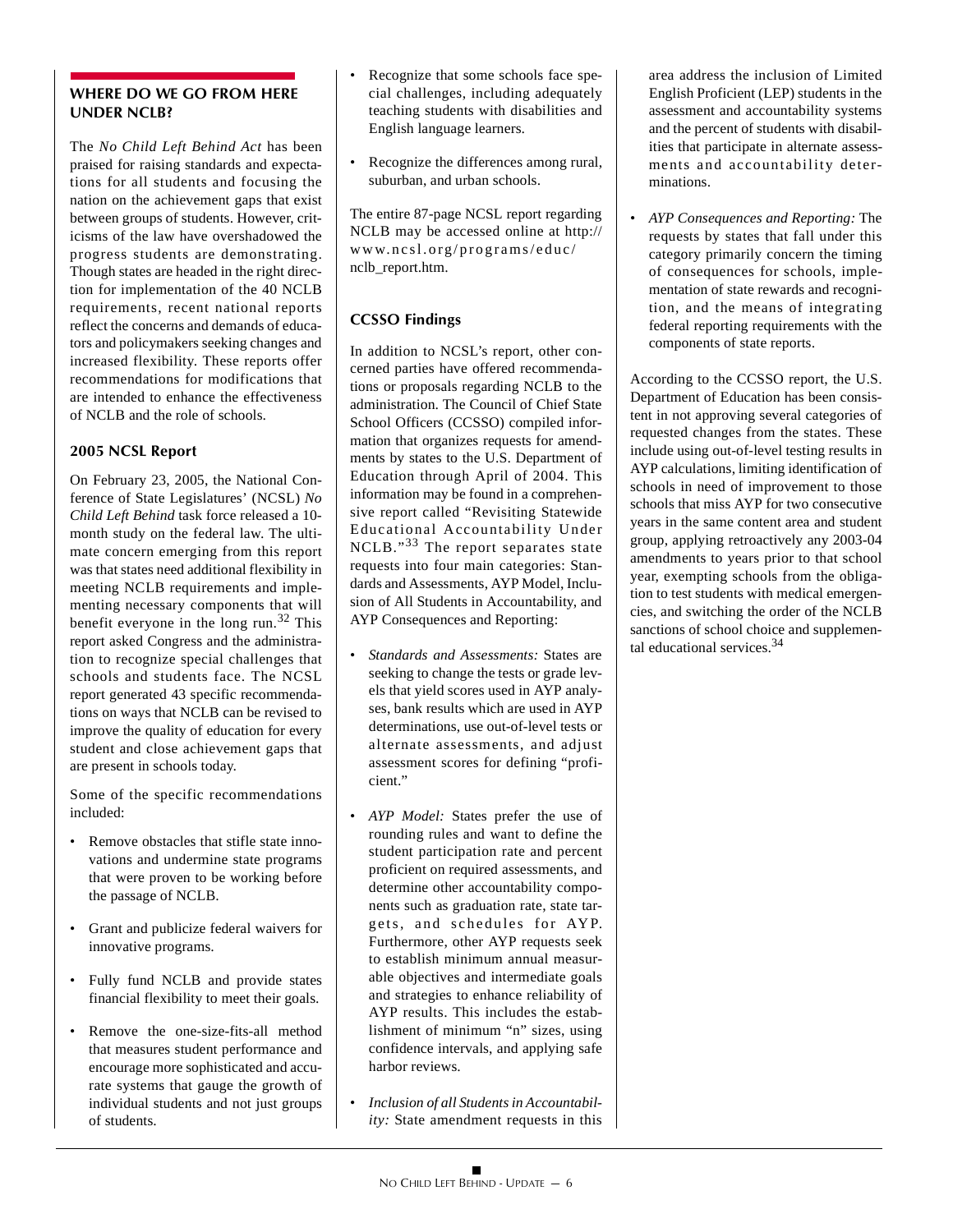#### **NCLB CHANGES AND ADDITIONS PROPOSED BY THE BUSH ADMINISTRATION**

In January 2005, President Bush announced a plan to expand the scope of NCLB by proposing that states extend annual testing in reading and math into high school through Grade 11.<sup>35</sup> This proposal has received a lukewarm reception to date by the United States Congress. In addition, President Bush called for states to receive \$250 million to fully participate in and administer the Grade 12 National Assessment of Educational Progress in reading and math every two years.

Other components of the president's proposal include providing \$200 million for the "Striving Readers" literacy program, which provides grants to schools to give extra help to middle and high school students who have fallen behind in reading; \$45 million to encourage students to take more rigorous high school courses, including the expansion of the state scholars program nationally to better prepare more students for college or the workplace; and \$500 million for states and school districts to reward teachers whose students show improvement.<sup>36</sup>

More recently, announcements from the administration have been made that address the inclusion of all students in state testing and AYP calculations. In a speech delivered to chief state school officers and representatives of national education groups on April 7, 2005, Secretary Spellings announced a proposal for additional flexibility to be granted to states in an effort to help them meet federal mandates. The Department of Education will entertain new proposals from states to waive rules under NCLB. Secretary Spellings reported that she doesn't have the authority or the desire to waive certain tenets of the law, but she is willing to address concerns she has heard from state and local officials.

In this speech, Spellings outlined three primary ways in which the department will be working to make NCLB easier to implement. These include:

• Drafting rules to let states set separate standards for students in special education who have "persistent academic disabilities." Under the proposal, states may develop modified academic achievement standards and use alternate assessments based on those standards for students with persistent academic disabilities who are served under the *Individuals with Disabilities Education Act.* States may include proficient scores from such assessments in making adequate yearly progress (AYP) decisions, but those scores will be capped at two percent of the total tested population. This provision does not limit how many students may be assessed against modified achievement standards. Individualized education program (IEP) teams will make decisions as to which students should take such an assessment. $37$  This new rule would be in addition to the existing regulation governing students with severe cognitive disabilities. The rule provided that no more than one percent of a school's or district's enrollment may be tested against standards other than those of their own grade level and still be considered proficient for accountability purposes.38

- Convening a panel of experts to consider ways of allowing states to incorporate a growth model into their accountability systems. These models would give schools and districts credit for increasing student achievement, even if they didn't reach exact levels set for all schools and districts by their states under NCLB.
- Working with states that make the case for waivers of certain rules under NCLB. States would have to prove that they had complied with the tenets of the law and show that student achievement was increasing. They could accomplish this by showing that test scores are rising, that graduation rates are on the rise, and that achievement gaps among all students are closing.<sup>39</sup>

Subsequent to Spellings' announcement on April 7, 2005, the U.S. DOE has announced more details concerning the short-term option that will allow schools to adjust their AYP goals for the 2005-06 school year. However, in order to exercise this option, schools must test at least 95 percent of their special education students, develop appropriate accommodations for students with disabilities, and make available alternate assessments for students with disabilities who are unable to take grade-level tests, even with accommodations. Once these requirements are met, the state can then either use a mathematical formula to increase the passing rate for special education students or count more scores from alternate tests as proficient.<sup>40</sup>

## **POLICY PERSPECTIVES**

The *No Child Left Behind Act* has captured the attention of policymakers, educators, parents, students, and the broader public across the country. Daily news is seemingly generated about the ongoing debate and discussion concerning the implementation and evolution of NCLB. The ultimate success or failure of this monumental education reform law may well hinge on how the United States Congress, the U.S. Department of Education, and President Bush respond to the mounting criticisms and calls for change. The Center for Evaluation and Education Policy at Indiana University sought out the expert perspectives and opinions from national and state leaders who have been in the trenches, so to speak, in implementing this law. The six education leaders, who are our Policy Perspectives guest columnists, graciously offer their recommendations to the administration on the direction the nation must head with NCLB and the changes they believe are necessary to ensure the successful fulfillment of the law.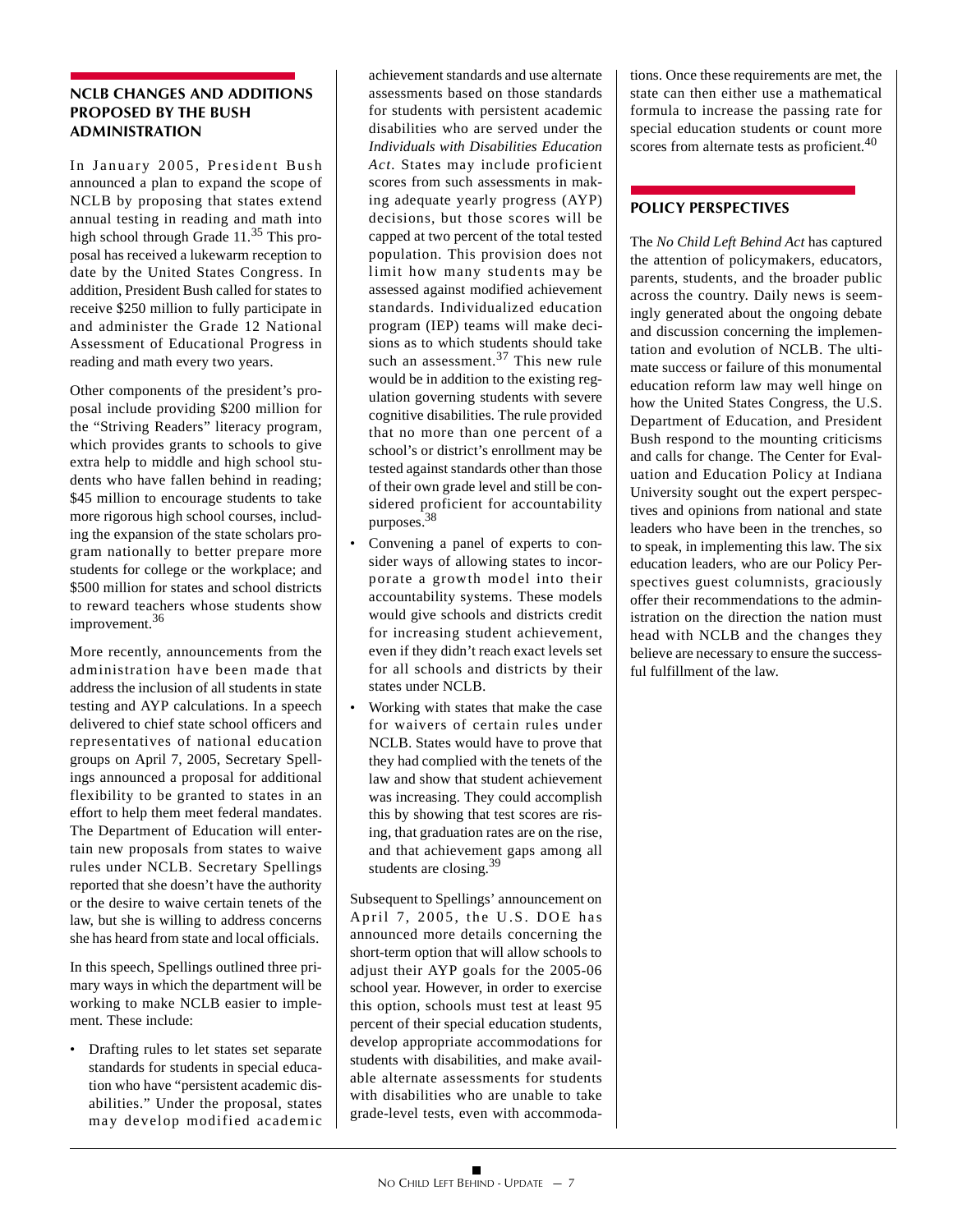## **MOVING FORWARD WITH NCLB**

## **Tom Houlihan**



The implementation of NCLB is well under way in every state in the nation, including Puerto Rico and the District of Columbia. There are three primary issues that must be addressed if the legislation is to be successfully implemented, and these three issues are the focus of a national conversation between the Department of Education and the nation's Chief State School Officers;

• *Special Education Testing Provisions* - The current 1% cap on special education students that can be exempted from state gradelevel testing needs to be addressed to take into account the common sense nature of local flexibility and needs on an individual school level. The cap must be lifted and a more reasonable percentage (3-4%) must become the approved approach.

• *Limited English Speakers* - Currently NCLB is very strict in the ability of states and local districts to have flexibility on testing of students who are not fluent in English. In other words, it is quite possible that students are being given a test in English but cannot read or speak the English language. Obviously this causes significant accountability problems and needs to be addressed.

The state of Indiana, like many other states, is making progress in meeting the needs required of NCLB. At the same time, as adequate yearly progress provisions increase in complexity, Indiana may actually see an increase in the number of schools not meeting this requirement. The flexibility pointed out in the three examples above will alleviate this to a certain degree. However, the challenge remains clear that the goal of 100 percent proficiency by 2013- 2014 is a stretch goal (at the very least).

NCLB is a step in the right direction. The issue of subgroup performance can no longer be hidden by schoolwide averages. If the mission of the public schools of this nation is to educate all students, then accountability must follow. And thus the provisions of NCLB.

If additional realism and common sense are addressed in the testing provisions of NCLB, I believe acceptance will be even greater in the future. One thing is for sure—we now have a de facto national policy on education, and it is a policy based on subgroup progress over time for all children. This is a first in the history of the United States, and time will tell if the resources and policy support are provided to meet this new national policy.

**Tom Houlihan is the Executive Director of the Council of Chief State School Officers (CCSSO) Washington, DC**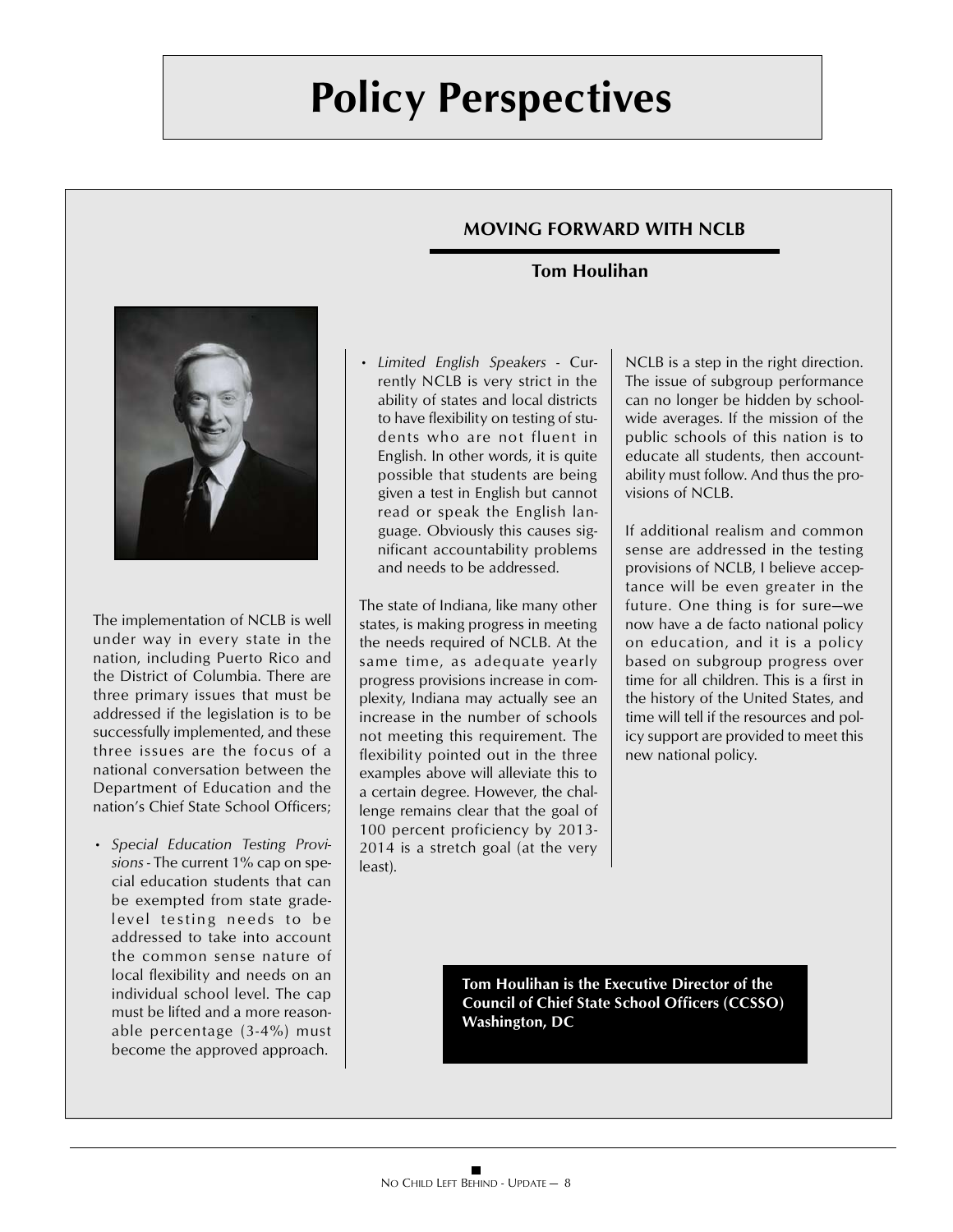## **YEAR 3 OF THE NO CHILD LEFT BEHIND ACT**



Early signs of some positive effects, but also clear warning signs of problems that could undermine the future success of the law if not addressed, are the two major themes noted by the Center on Education Policy in its analysis of the third year of the *No Child Left Behind Act*. The Center, an independent nonpartisan group, is conducting the most comprehensive, longterm review of NCLB by any organization in the country.

On the positive side, states and districts report that students' scores on the state tests used for NCLB are rising. Our surveys and case studies also suggest that the law has focused greater attention on the needs of lower-achieving groups of students. Districts and schools are providing extra instruction to struggling students and making greater use of test score data to inform decisions about teaching and learning. Districts also

## **Jack Jennings**

report progress in raising the proportion of teachers who are highly qualified according to the law's definition.

On the negative side, states and districts continue to struggle with implementing key aspects of the law. In our surveys and case studies, states and districts voiced continued frustration with the NCLB testing requirements for students with disabilities and English language learners. Many state and district officials, as well as researchers, question the fairness and reasonableness of the overall approach to determining adequate yearly progress. Many state and local people we surveyed or interviewed believe the goal of 100% of students performing at proficient levels by 2014 is unrealistic and expressed doubt about their ability to meet state adequate yearly progress test targets. These targets, which are currently set at moderate levels in most states, must rise by the end of this school year and keep rising every few years.

The most serious sign of trouble ahead has to do with the capacity of states and districts—in terms of both funding and staffing—to help lowperforming schools and students.

The true success of the *No Child Left Behind Act* depends on the day-today actions taken in underperforming schools and the effectiveness of the interventions provided for lowachieving students. But states and districts told us they lacked the capacity to help all schools identified as in need of improvement. They also said that they are not adequately prepared to monitor the quality of the entities providing tutoring under the law's requirements for supplemental education services.

In sum, our study of the third year of NCLB implementation reveals support for the goals of the *No Child Left Behind Act* and encouraging signs of positive impact. But problems persist that have been exacerbated by the way the *Act* has been administered. Mid-course corrections must be made in federal administration, funding, capacity, and other areas if the nation expects to see long-term, sustainable improvements in student achievement.

To read and download the full report, *From the Capital to the Classroom: Year 3 of the No Child Left Behind Act,* visit CEP's web site, www.cep-dc.org.

**Jack Jennings is Director of the Center on Education Policy Washington, D.C.**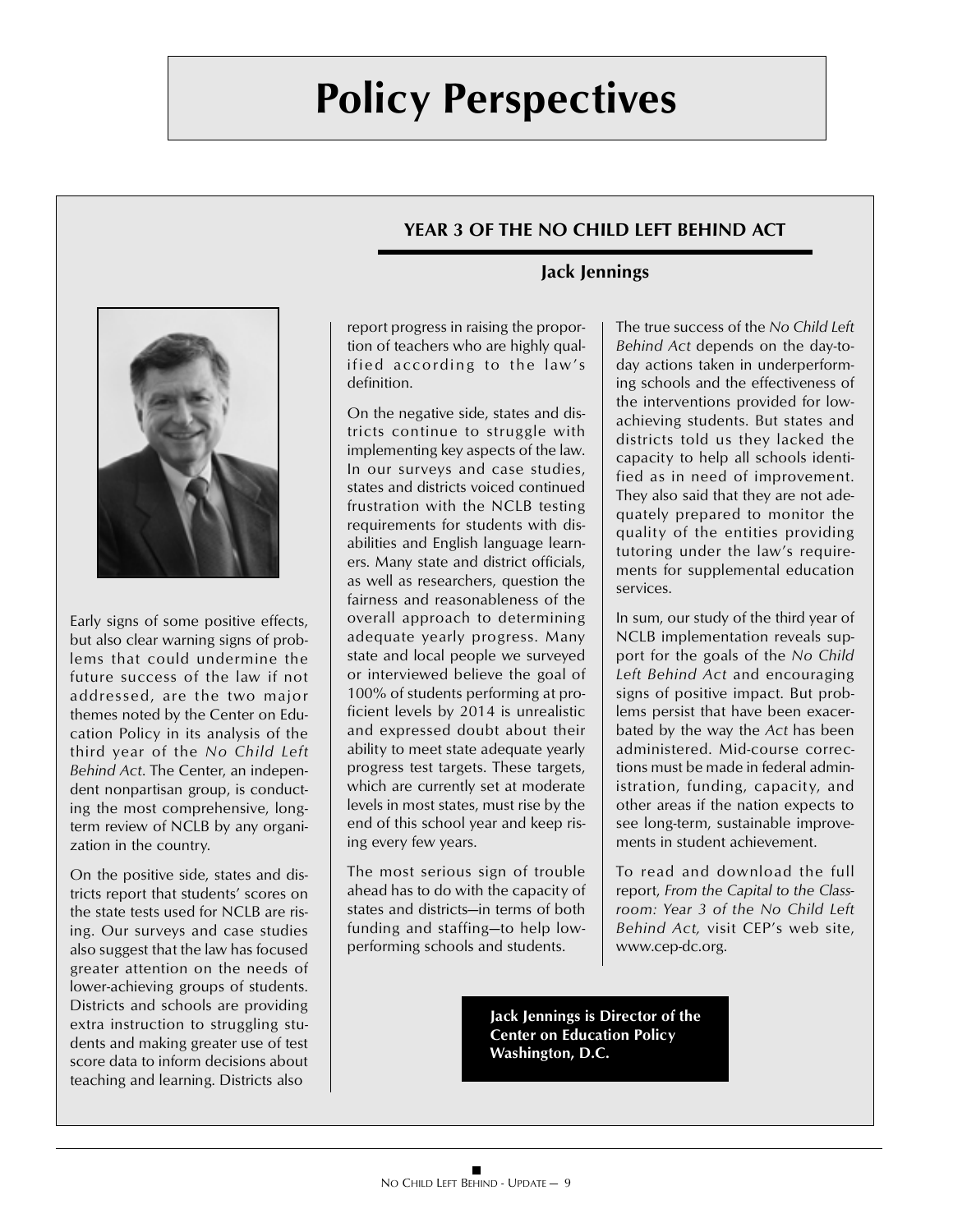## **COMMON SENSE REVISIONS FOR NCLB**



Breathing life into any statute as complex as *No Child Left Behind* brings inevitable headaches. To date, the legislation's great boon is the sunshine it has beamed upon student, school, district, and state performance in reading and math. The testing mandate is yielding a wealth of valuable achievement data that is deepening popular awareness of school effectiveness and equipping principals and superintendents to lead more effectively.

However, the accountability apparatus mapped by Congress presents some common sense difficulties. For example, the multiple subgroups the law creates mean that even generally successful schools can be flagged based on a variety of measures, yet the federal law does not distinguish between a school that fails to make adequate yearly progress in dozens of subgroups and another that falls short in just one. The law also imposes a lock-step timeline in which all states are directed to reach 100% proficiency by 2014, prompting most states to wedge the bulk of the requisite gains into the final years and leaving the heaviest lifting to those in office six or eight years from now. The rules invite finagled timelines and gamesmanship over passing rates and "cut scores."

This state of affairs points to the need for some sensible revision. First, NCLB today is too laid back about the knowledge that young Americans need and too prescriptive about calendars and measurement processes. Rather, Washington should offer clearer guidance regarding the essentials that students must master, while being flexible with regard to how states, districts, and schools produce those results. Though NCLB pretends otherwise, there is a great deal of nationwide agreement as to what children should learn in reading and mathematics. Using the National Assessment of Educational Progress (NAEP) as a benchmark, Washington could readily set clear and uniform expectations regarding student mastery in these subjects in Grades 4, 8, and perhaps 12. Such a metric would allow the Department of Education to gauge student performance with existing NAEP tests, without requiring the extensive negotiations now taking place with states over the shape of their assessment systems.

Second, school performance should be judged not just in relation to absolute standards but also in terms of how much students are learning during the course of a school year. Adequate yearly progress should be gauged based primarily

## **Frederick M. Hess**

on the academic value schools add (i.e., the achievement gains their pupils make)—not, as is the case today, on the aggregate level at which students perform. Measuring a student's level of achievement entails three elements learning in the current school year, learning in previous years, and everything else in a child's life—of which only the first gauges how schools and educators are performing. While, today, neither NAEP nor most state assessments are designed to measure value added, this capacity is rapidly developing. Today's NCLB is hostile to value-added analysis. That should change.

Third, NCLB should replace its all-ornothing AYP calculation with a more flexible approach. One might, for example, distinguish among schools that are making progress overall and in a given percentage of their demographic subcategories; those that are making progress overall but in less than the requisite number of categories; and those failing to make acceptable overall progress. Such a triage system would distinguish between those schools that are almost succeeding and those that are clearly inadequate, and enable states and districts to focus on repairing the latter.

**Frederick M. Hess is Director of Educational Policy Studies at the American Enterprise Institute Washington, DC**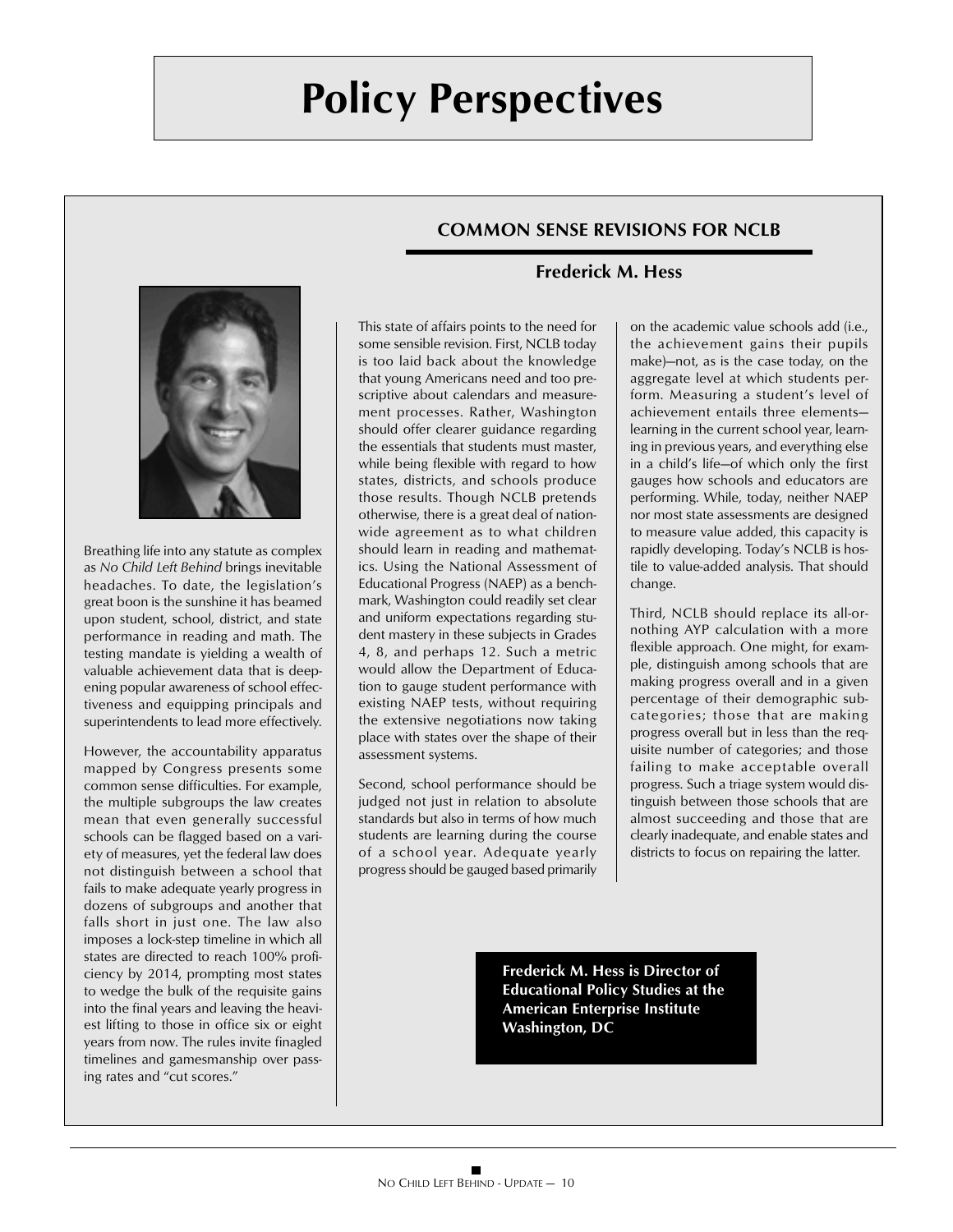## **NCLB IN INDIANA**



Throughout the U.S., debate continues to surround *No Child Left Behind*, arguably the most invasive movement of national government into the traditional state role of providing a free and public system of schools. The federal government's history of unfunded or underfunded mandates such as the IDEA funding shortfall continues through NCLB. Since education expenses generally make up more than half of state budgets, states cannot ignore the costs.

Attorney General Richard Blumenthal, on behalf of Connecticut, is preparing the first state lawsuit challenging this law, citing that its implementation will cost state and local taxpayers hundreds of millions of dollars. Blumenthal stated, "We need more than platitudes and pleasantries…we need funding and flexibility."

The National Education Association has filed suit over NCLB, joined by districts in Michigan, Texas, and Vermont. St. Paul Superintendent Pat Harvey has reviewed proposals that would give Minnesota education policymakers more flexibility in meeting the demands of NCLB. She believes that today's version of the federal act is too punitive since an entire school can be labeled as not making adequate progress because of the performance of a subgroup. Virginia is awaiting decisions on ten waiver requests submitted to the federal government.

While Indiana schools are still awaiting full staff-development support promised under P.L. 221's school improvement initiative, the P.L. 221 philosophically remains a much stronger plan for the delivery of instruction and improving student performance. Whereas NCLB opts for using standardized testing as "autopsies," in the words of Doug Reeves, P.L. 221 provides prescriptive data upon which to improve student performance.

Educational organizations have brought the most highly regarded expert resources to Indiana to focus school improvement teams on best practices for delivering instruction. The Indiana Association of Public School Superintendents has recruited national experts such as Larry Lezotte, Robert Marzano, Mike

## **John Ellis**

Schmoker, Gerald Anderson, Edie Holcomb, Katie Haycock, Kathy O'Neil, and Doug Reeves to share strategies and models for best practices in research with school leaders. The key focus of these experts is on attacking and reducing the achievement gaps that exist among our students.

Experts have identified common strategies to increase student learning. These include high curriculum standards evident in every classroom, increasing the minimal standards for curricular offerings and course selections, frequent assessment to allow for adjustments in curriculum to provide additional time to learn, and the implementation of accountability measures that force changes where low expectations prevail.

Through the use of these measures, many Indiana schools are demonstrating significant improvement. Recent consideration for Indiana to increase special education waivers from one percent to three percent of those with certain individualized education plans will also likely have a huge impact on the success rate of our schools under NCLB.

Indiana provides a fine example of how states can focus on improved student achievement. If provided with funding and flexibility, the original goals of P.L. 221 will be within reach, while much of NCLB remains a target with no darts.

**John Ellis is Executive Director of the Indiana Association of Public School Superintendents (IAPSS) Indianapolis, Indiana**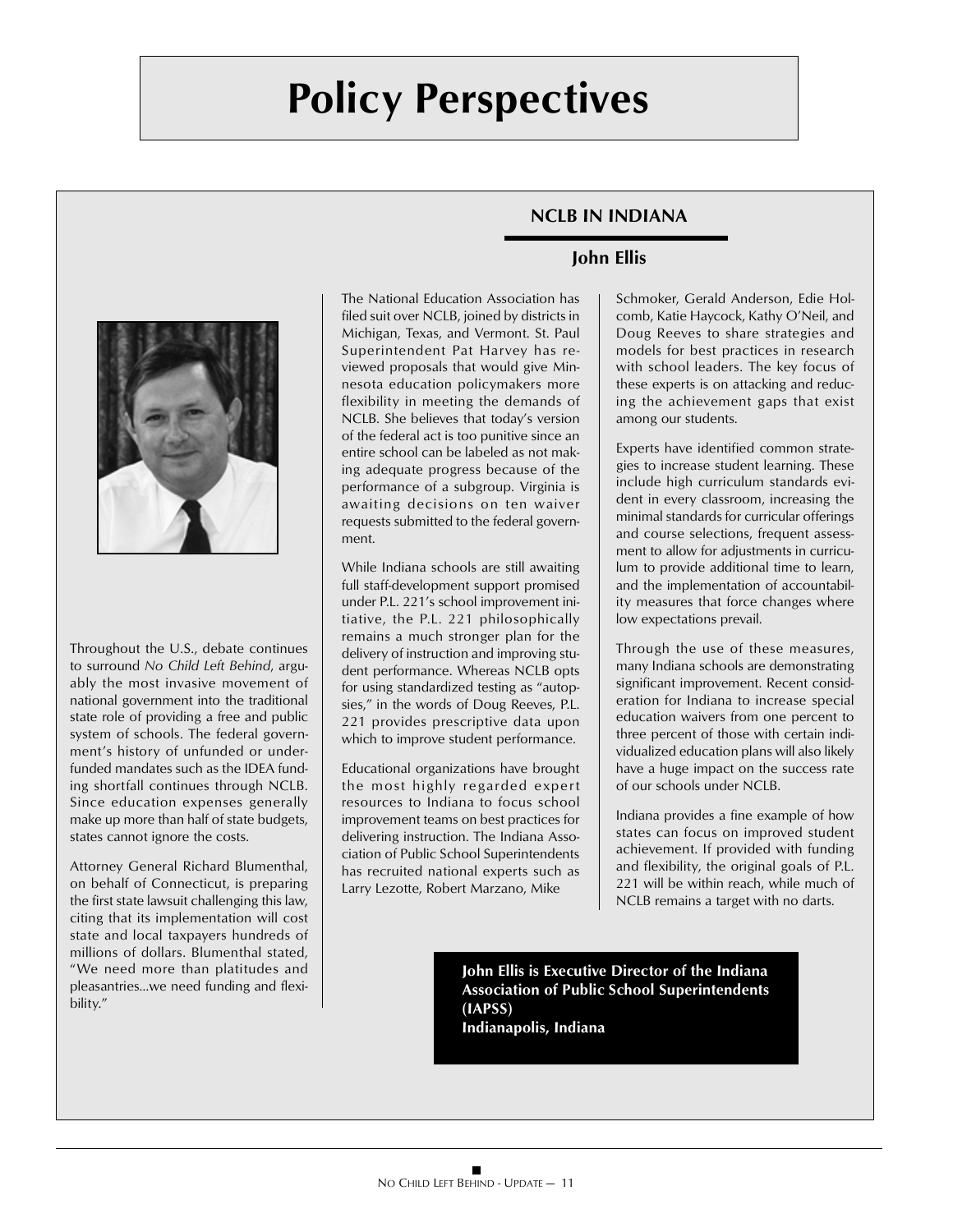## **THE EVOLVING NATURE OF NCLB**

### **Lowell Rose**



Much of my time since early 2002 has been spent on implementing NCLB. The focus has been on the workability of the law, not on such legitimate issues as the appropriateness of federal involvement in K-12 schooling or the implications for state and local control. Having noted those as legitimate issues, I will move on to such matters as whether NCLB will work, how it will impact Indiana's state plan, and how schools can adapt to it.

I view NCLB as combining the laudable goals of improving student achievement and closing the achievement gap with the Adequate Yearly Progress (AYP) system which is so flawed that it will defeat those goals.

The major problem is that the goal of 100% proficiency by 2013-14 is unachievable. It flies in the face of what we know about inherited ability, the nature of intellectual growth, and the impact of factors totally divorced from schooling. Close behind is NCLB's reliance on reaching fixed goals instead of focusing on improvement shown.

These comments do not negate the positive impact of NCLB to date. Its focus on improving student achievement and closing the achievement gap has contributed to test scores jumping significantly from 2002 to 2004, with the gains especially evident among Blacks, Hispanics, and free/reduced lunch students. We have, to this point, benefited from NCLB. However, absent changes in the AYP system, testing in all the required grades, escalating goals, and the blunting impact of large numbers on the positive impact of the test of statistical significance will quickly reverse the gains.

NCLB's future hinges, as it has from the beginning, on whether the needed changes are made. I view those as including:

- Give appropriate recognition to improvement made.
- Measure each breakout group from where it starts.
- Set improvement goals that are reasonable and can be met with stretching.
- Set goals for the special education breakout that are appropriate to that group.
- Shift from a psychology of punishment to one that values assistance and reward.

Word is that the special education cap is about to be raised. That would be significant since over half of the AYP failures in Indiana result from that breakout. Indiana has proposed a plan change involving a test of statistical significance applied to the safe harbor percentages. That moves toward a focus on improvement. And, a second proposed change would base corporation AYP on grade level groupings. These changes, if realized, will buy time while we wait for the more substantive changes listed above.

If those promoting NCLB are wise enough to make the necessary changes, it has the potential for being a positive step in improving achievement. If they are not made, NCLB will implode, and, at least in Indiana, it is likely to halt the promising start we have made in that direction.

**Lowell Rose is Consultant to the Indiana Urban Schools Association and Executive Director Emeritus, Phi Delta Kappa, Inc.**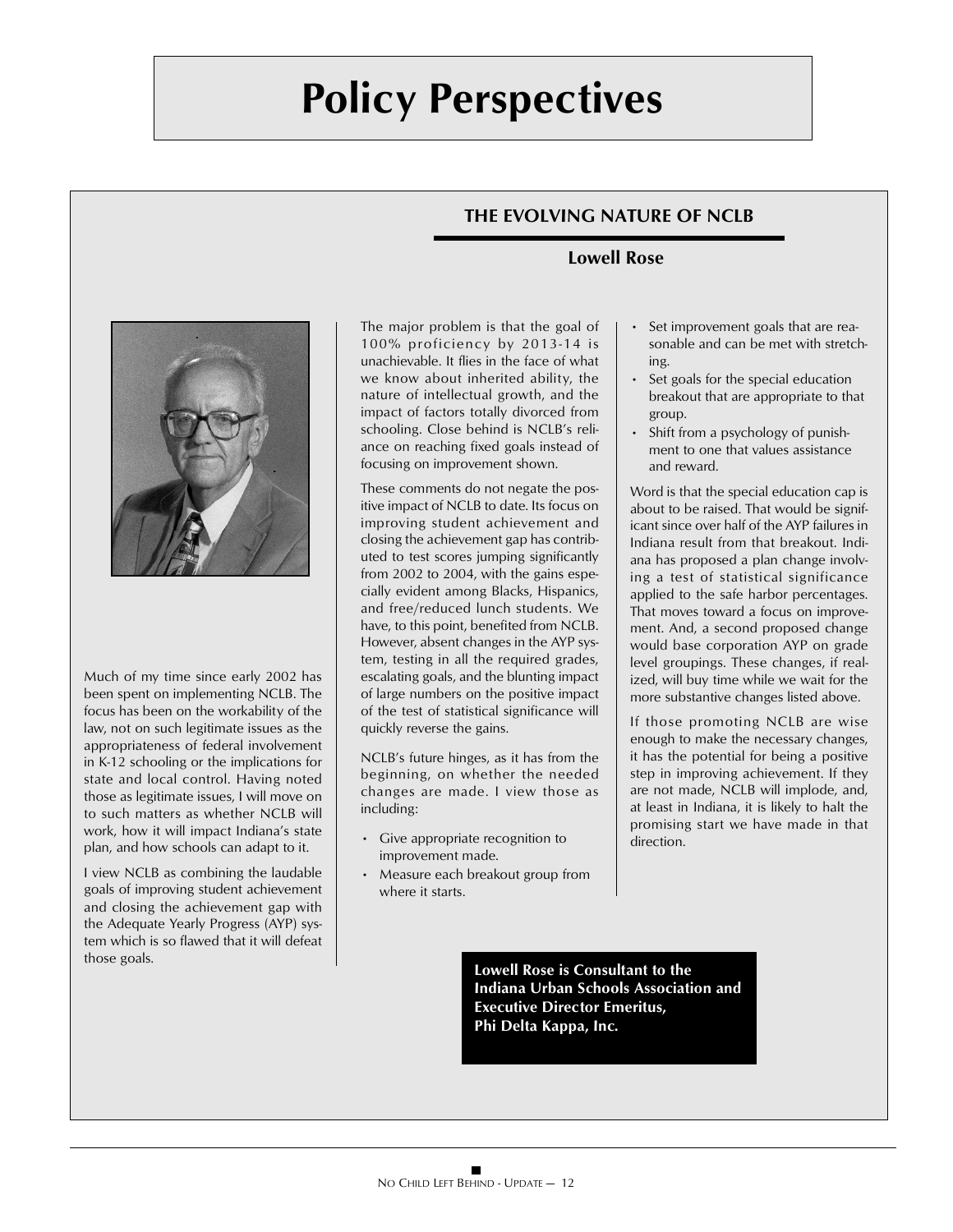## **SPECIAL EDUCATION AND NO CHILD LEFT BEHIND**



"Sometimes things have to get worse before they get better," and so it is with special education and NCLB.

When the results of the first ISTEP+ scores came as a part of NCLB, the scores of special education students "as a whole" were below all categories. The immediate outcry was that these scores were going to doom the ratings of all schools.

But an analysis of the test results and the subsequent disaggregation by subgroups revealed that the diversity of scores among special education students was the same as that for general education students. For example, the special education students, like the students in general education, who received free or reduced price meals, reflected lower scores than those students not impacted by poverty.

Clearly this means that the impact of poverty, cultural deprivation, and/or race is a factor over and above the disability factor. What the accountability movement (Indiana's P.L. 221 and NCLB) has done is to insist that all children can learn, and that our public schools are responsible for assisting all students to have an equal educational opportunity to attain their learning potential.

NCLB has challenged parents, teachers, and school administrators to raise their expectations for the learning capacity of all students, and particularly those with special needs.

Indiana's development of new academic standards for every grade, which are part of the accountability movement, is one of the best things that has happened in special education.

No longer can parents, teachers, and school administrators be content with "watered down curricula" and lesser academic goals for students with special needs.

NCLB has created discussion and critical thinking about all aspects of educational practices.

As a result, professional development programs are more focused on strategies to achieve the necessary system change to raise academic achievement for students with special needs.

It is now evident that teacher training programs must be changed. Too many special education teachers have not been trained to teach core subjects such as reading and math. In addition, too many general education teachers have not been trained to understand how to teach children with disabilities.

The intersection of IDEA and NCLB has created a mix of challenge and opportunity that fosters a unique conveyance of interests

## **Amy Cook-Lurvey**

across groups. The performance of students with disabilities under NCLB has focused the attention of general and special educators on the urgent and common need to understand each other and work effectively together.

The timelines are short, and the stakes for students, families, schools, and educators are high.

In hindsight, if current thinking had been understood in 1987 when the ISTEP test was created, students with disabilities would have been required to be included in the testing process.

If so, these students would be more proficient in test taking and educators would be more knowledgeable about the use of accommodations in the way tasks are presented that allow children with special needs to complete the same assignments as other students.

However, we have to accept the reality of 2005. Change doesn't happen overnight. Details of NCLB may have to be modified, but the law has created dynamic change that ultimately will drive positive outcomes for all students, but especially for those with special needs.

For special education, the "worst is over." Challenges remain, but the reauthorization of IDEA and the impact of NCLB will drive the necessary system change in public education that will ultimately insure educational improvement for all children.

**has served as the volunteer governmental affairs representative and Organiza-**Amy Cook-Lurvey has been a champion and leader in Indiana since the **the** 1960s in advocating for the learning needs of special education students. Ms. Cook-Lurvey has served as the volunteer governmental affairs **the San** representative for the Indiana PTA (1962-71) and the Council of Volunteers and Organizations for Hoosiers with Disabilities (1969-present). She is a past recipient of the Indianapolis Star's Jefferson Award (1975) and has received the Sagamore of the Wabash from Governors Bayh and O'Bannon.

**Amy Cook-Lurvey has been a champion and leader in Indiana since the 1960s in**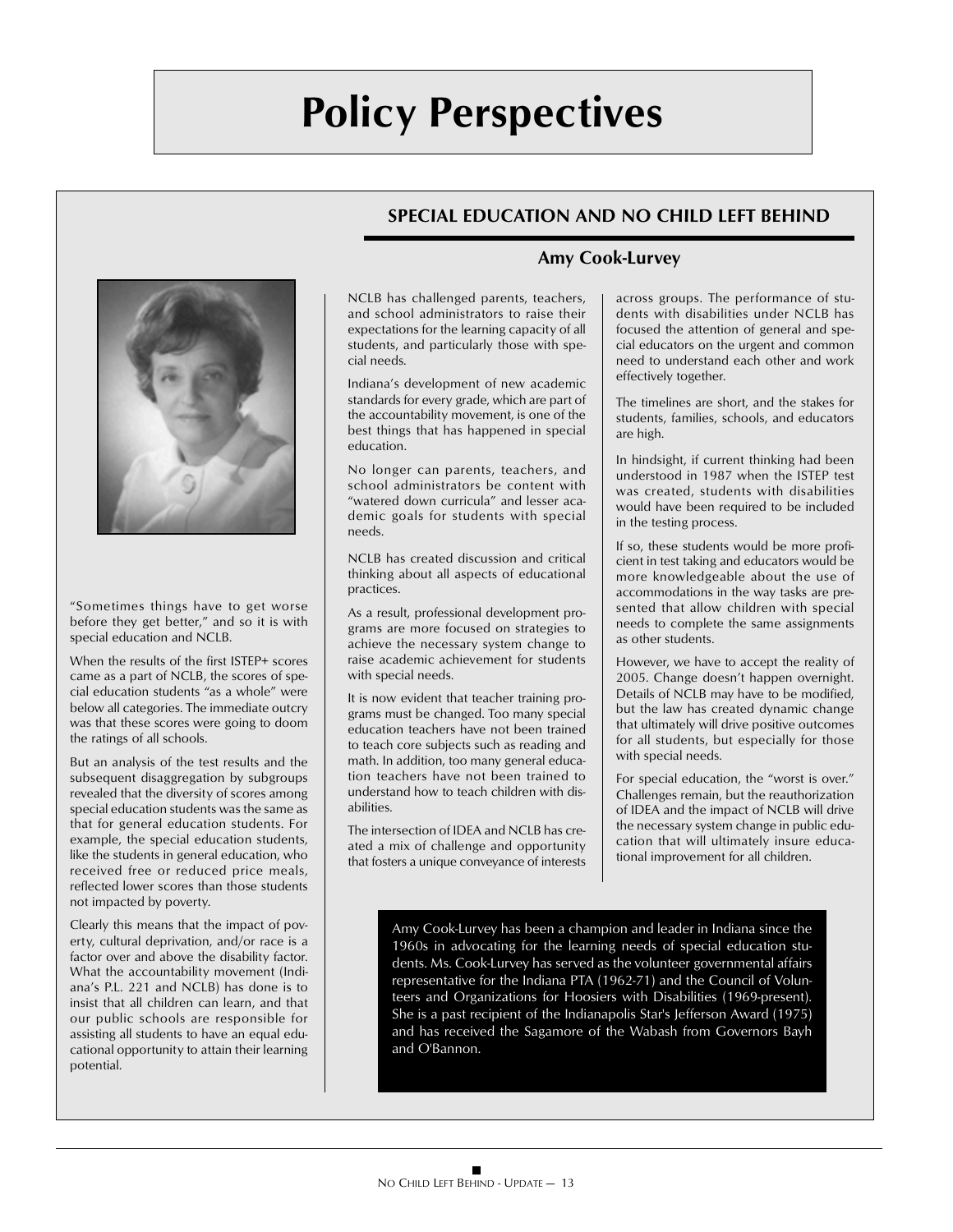## **THEMES AND CONCLUSIONS**

## **Jonathan A. Plucker**



The Center for Evaluation and Education Policy appreciates having six state and national education leaders share their perspectives on the *No Child Left Behind Act.* After considering both their perspectives and the research assembled in this Education Policy Brief—and mixing in a healthy dose of personal observations about NCLB and P.L. 221—the following themes and conclusions appear to be justified:

- 1. Regardless of one's view of NCLB, the law is undeniably the largest federal initiative some would say intrusion—in education in at least a generation. And this involvement appears to be paying some dividends: As Mr. Jennings reports, districts and schools are starting to see evidence of improvement in important areas, although a great deal of work remains.
- 2. Although issues have been raised about implementation of NCLB, the goals have proven to be popular and lacking in controversy. If nothing else, NCLB provides evidence that people can disagree vehemently about reform strategies, but everyone wants to see our public schools improve.
- 3. The *Act* has focused attention on the education of many students who have historically "fallen through the cracks" of our educational system (see Ms. Cook-Lurvey's insightful analysis of this issue). For example, in Indiana, NCLB has focused attention on the performance of ELL students. These students have increased in number from 5,342 to 28,741 over the past 10 years, yet few state resources have been directed to assisting these students during this same period (despite the efforts of many educators and policymakers). These students cannot be overlooked in the future, although significant questions remain about how best to assess and teach ELL students.
- 4. Similarly, the inclusion of special education students as a breakout group is both laudable and very controversial. As Ms. Cook-Lurvey notes, providing these students with "watered down curricula" matched with low expectations is no longer acceptable under NCLB, which is clearly a huge advantage—both for these students and society as a whole. But as Dr. Houlihan and Dr. Rose note, the application of NCLB to special education is not without significant problems. Most notably, the hard cap on alternative assessment (even the additional two percent cap appears to be inadequate) and using the same target achievement level for all subgroups are causing considerable problems in almost every state. Yet few people appear to be talking about a potential problem that worries me a great deal: If the majority of schools failing to make AYP can point to the special education subgroup as the cause of the failure whether justified or not—special education advocates' hard-won success will be lost if special education students become scapegoats. From my perspective, the current structure of NCLB is facilitating and will continue to facilitate this finger pointing.
- 5. Although many states have sought (and are seeking) to "game the system" (e.g., modifying subgroup sizes, lowering standards and assessment cut scores), Indiana policymakers and educators have avoided this approach by working in a bipartisan manner to implement NCLB in an effort to help Indiana students. Indiana's approach appears to be a better strategy, both politically and educationally.
- 6. Complaints about NCLB being an unfunded mandate, although easy to understand, distract from serious examinations of the law's accountability mechanisms, which undoubtedly need to be tweaked or, in some cases, rethought and overhauled. After all, if the federal government increased funding to meet critics' demands, I suspect most observers (including all of the experts who shared their thoughts in this Brief) would argue that we would merely have an extremely well-funded accountability system that still needed to be fixed. In this regard, the slowly growing number of NCLB lawsuits are distracting needed attention from improving the law—for which several excellent and reasonable suggestions are provided by the guest contributors. In this vein, the comments by Dr. Houlihan and Dr. Hess about moving from comparing cohorts to comparing progress made by students are especially well-taken; the U.S. Department of Education plans to form a task force to investigate the use of these "growth models," but progress has been slow.
- 7. That said, one of NCLB's most important structural flaws is the inconsistent implementation among states. Among the states with the lowest percentage of schools failing to make AYP are some of the lowest performers on the National Assessment of Educational Progress (NAEP), and a few states with consistently high levels of NAEP performance have among the highest percentage of schools failing to make AYP. This inconsistency is important for a number of reasons, with the most serious being that a student in one state attending an "excellent" school may receive an inferior education compared to a student in another state attending a school that "needs improvement." This could lead to a scenario in which a student's chances for a competent public school education are largely dependent on where the student happens to live which is exactly what NCLB is intended to prevent. Fortunately, Indiana is one of the states that is taking NCLB seriously, but this larger national issue lurks in the background. Of course, allowing considerable state flexibility was a necessary compromise that allowed the bill to become law, but that does not mediate the considerable state-by-state disparities that may arise. Dr. Hess recommends tying NCLB more closely to NAEP, which is an excellent suggestion but probably is not feasible in the current political climate especially given the huge sums that have been spent to develop and enhance state testing programs.
- 8. The mechanisms of NCLB and Indiana's P.L. 221 do not align perfectly: P.L. 221 considers both overall student performance and increases in student performance, whereas NCLB primarily considers subgroup performance. Given these different approaches, it should be expected that individual schools may not necessarily appear to be making equal progress in both accountability systems. However, schools failing to make AYP according to NCLB cannot perform in the top two P.L. 221 categories: Exemplary and Commendable Progress. In essence, NCLB's failure to fully recognize improvement theoretically prevents P.L. 221 from correcting this limitation. Taken in light of Dr. Ellis' analysis of P.L. 221's many strengths relative to NCLB, the forced administrative overlap between the two accountability systems is conceptually, empirically, and motivationally inconsistent and counterproductive toward our goal of improving Indiana's public schools.

Jonathan A. Plucker is CEEP director, an associate professor of educational psychology and cognitive science, and a member of the Marlin Elementary School P.L. 221 school improvement committee.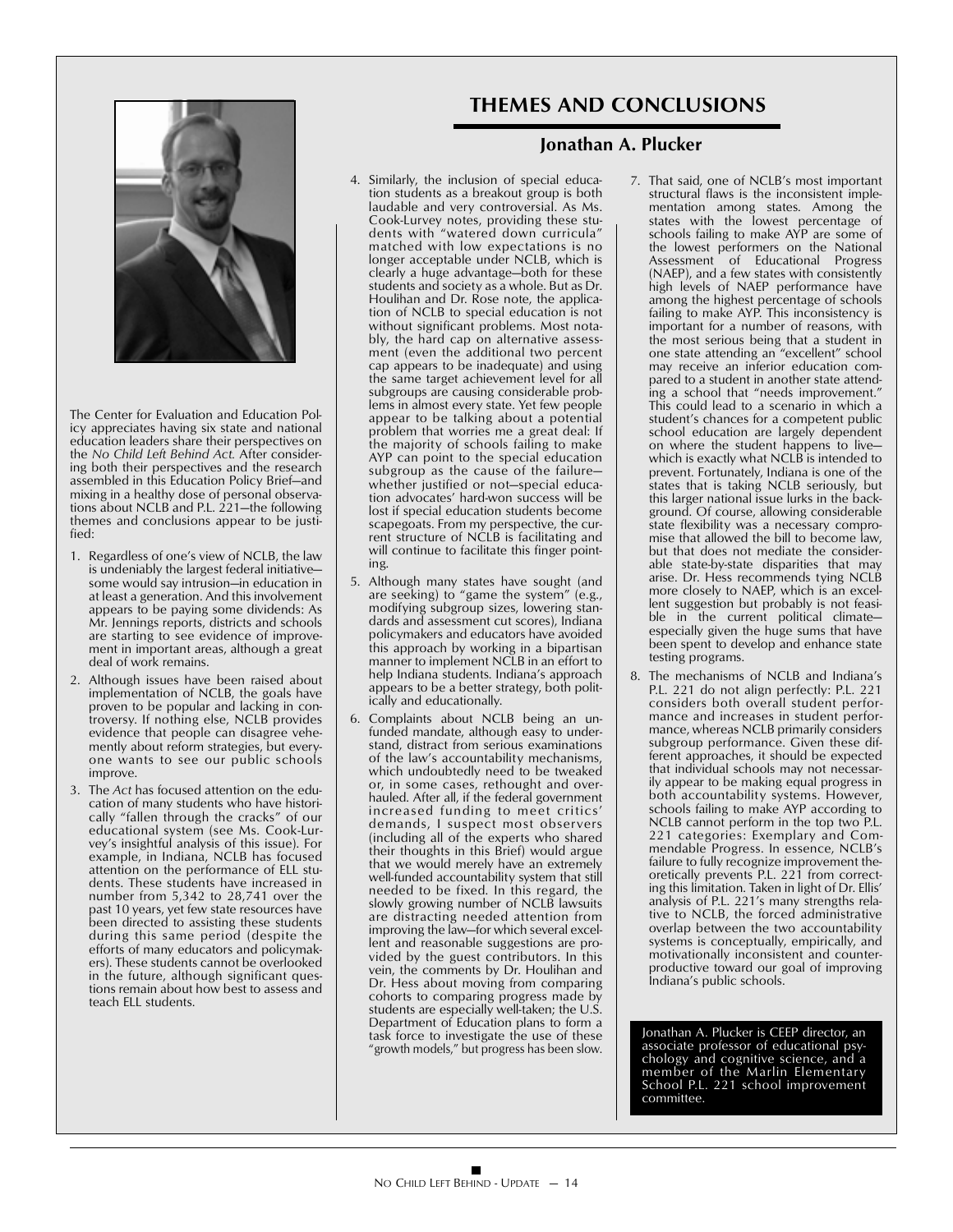#### **AUTHORS**

#### **Jonathan Plucker**

(jplucker@indiana.edu) is Director of the Center for Evaluation and Education Policy.

#### **Terry Spradlin**

(tspradli@indiana.edu) is Associate Director for Education Policy at the Center for Evaluation and Education Policy.

#### **Kyle Cline**

(kpcline@indiana.edu) served as a Research Assistant at the Center for Evaluation and Education Policy during the 2004-05 academic year.

#### **Kathy Wolf**

(kamwolf@indiana.edu) served as a Research Assistant at the Center for Evaluation and Education Policy during the 2004-05 academic year.

#### **ENDNOTES**

- 1 Hendrie, C. (2005). NCLB cases face hurdles in the courts. Education Week 24(34), 1, 22.
- 2 Colby, C., & Sauber, S. (2005). Spellings Says Americans Serious About Education Reform. Retrieved May 9, 2005, from http:/ /www.ed.gov/news/pressreleases/2005/05/ 05062005.html
- 3 National PTA. (2003). Elementary and Secondary Education Act. Chicago, IL; Washington DC. Retrieved March 8, 2005, from http://www.pta.org/ptawashington/issues/ esea.asp
- 4 U.S. Department of Education. (2005). Four pillars of NCLB. Washington DC. Retrieved March 8, 2005, from http://www.ed.gov/ nclb/overview/intro/4pillars.html
- 5 NCLB database located at: http:// nclb2.ecs.org/
- 6 Education Commission of the States. (2004). ECS Report to the Nation: State Implementation of the No Child Left Behind Act, located at: http://www.ecs.org/ ecsmain.asp?page=/html/special/nclb/ reporttothenation/reporttothenation.htm
- Indiana Department of Education. (2004). Indiana schools up to challenge: 76 percent make adequate yearly progress. Indiana Department of Education. July 29, 2004. Retrieved May 19, 2005, from www.doe.state.in.us/htmls/phprint.php
- 8 Education Commission of the States. (2004). ECS Report to the Nation, Appendix B. Denver, CO. Retrieved March 12, 2005, from http://www.ecs.org/html/Special/NCLB/ReportToTheNation/docs/ Appendix\_B.pdf
- 9 Olson, L. (2004). Taking root. Education Week, 24(15).
- 10 Education Commission of the States. (2004). ECS Report to the Nation, Appendix B. Denver, CO. Retrieved March 12, 2005, from http://www.ecs.org/html/Special/NCLB/ReportToTheNation/docs/ Appendix\_B.pdf
- 11 Indiana Department of Education. (2005). Majority of Indiana schools make adequate yearly progress. News Release dated 6/20/05.
- 12 Indiana Department of Education. School improvement and accountability in Indiana: The No Child Left Behind Act of 2001 and P.L. 221-1999. Retrieved April 6, 2005, from http://ideanet.doe.state.in.us/esea.pdf/ 2005-03-10-IASCD.pdf
- 13 Education Commission of the States. (2005). ECS Report to the Nation. Retrieved March 23, 2005, from http://www.ecs.org/ ecsmain.asp?page=/html/special/nclb/ reporttothenation/reporttothenation.htm
- 14 Ibid.
- 15 Olson, L. (2005). NCLB choice option going untapped, but tutoring picking up. Education Week, 24(27), 1, 20.
- 16 Gehring, J. (2005). Ind. faulted on ensuring districts convey choice options. Education Week, 24(26), 25.
- 17 Dillon, S. (2005, April 20). Utah vote rejects parts of education law. New York Times, p. A14. Retrieved April 21, 2005, from http:// www.nytimes.com/2005/04/20/national/ 20child.html
- 18 Samuels, C.A., & Davis, M.R. (2005). Spellings hints at more flexibility on NCLB. Education Week, 24(28), 22.
- 19 Gest, J. (2005). Texas school chief risks funds in feud with feds. Houston Chronicle. Retrieved March 25, 2005, from http:// www.chron.com/cs/CDA/printstory.mpl/ metropolitan/3077458
- 20 Frahm, R. A. (2005, January 20). State seeks to limit student testing. The Hartford Courant.
- 21 Public Education Network and National Coalition for Parent Involvement in Education. Program of English Language Learners. NCLB Action Briefs. Retrieved April 29, 2005, from http://www.kpirc.org/Downloads/english\_language\_learners.pdf
- 22 Frahm, R.A. (2005, January 20). State seeks to limit student testing. The Hartford Courant.
- 23 Marks, A. (2005, April 19). States hit back on school reform law. The Christian Science **Monitor**

24 Olson, L. (2005). States hoping to 'grow' into AYP success: Federal officials are considering alternatives for measuring progress. Education Week, 5/18/05.

- 26 Matus, R. (2005, May 17). Education official lets Florida loosen rules. St. Petersburg Times.
- 27 Banchero, S, & Little, D. (2005, May 16). Educators ask US for break on No Child. Chicago Tribune.
- 28 Marks, Alexandra.(2005, April 19). States hit back on school reform law. The Christian Science Monitor.
- 29 Frahm, R. A. (2005, January 20). State seeks to limit student testing. The Hartford Courant.
- 30 Hendrie, C. (2005). NCLB cases face hurdles in the courts. Education Week.24(34, 1, 22.
- 31 Center on Education Policy. (2005). From the capital to the classroom: Year 3 of the No Child Left Behind Act. Retrieved April 19, 2005, from http://www.ctredpol.org/ pubs/nclby3/press/nclb3press.pdf
- 32 National Conference of State Legislatures. (2005) State legislators offer formula for improving No Child Left Behind Act. Retrieved 4/28/05, from http://www.ncsl. org/programs/press/2005/pr050223.htm
- 33 CCSSO. (2004). Revisiting statewide accounability under NCLB; p. 9. Retrieved April 22, 2005, from http://www.ccsso.org/ content/pdfs/RevistingStatewideEducationalAccountabilityUnderNCLB.pdf

34 Ibid.

- 35 Bush calls for increased high school testing. (2005, January 12). CNN.com. Inside Politics. Retrieved April 6, 2005, from http:// www.cnn.com/2005/ALLPOLITICS/01/12/ bush.ap/index.html
- 36 Ibid.
- 37 U.S. Department of Education. (2005). Raising achievement: Alternate assessments for students with disabilities. Elementary and secondary education. Retrieved April 29, 2005, from http://www.ed.gov/policy/ elsec/guid/raising/alt-assess.html
- 38 Hoff, David J. (2005). Education Department announces more flexible approach to NCLB law. Education Week, 4/7/05.
- 39 Hoff, David J., States to get new options on NCLB law. Education Week, 24(31), 38.
- 40 Samuels, C.A. (2005). Officials detail NCLB test flexibility for students with disabilities. Education Week, 5/10/05.

<sup>25</sup> Ibid.